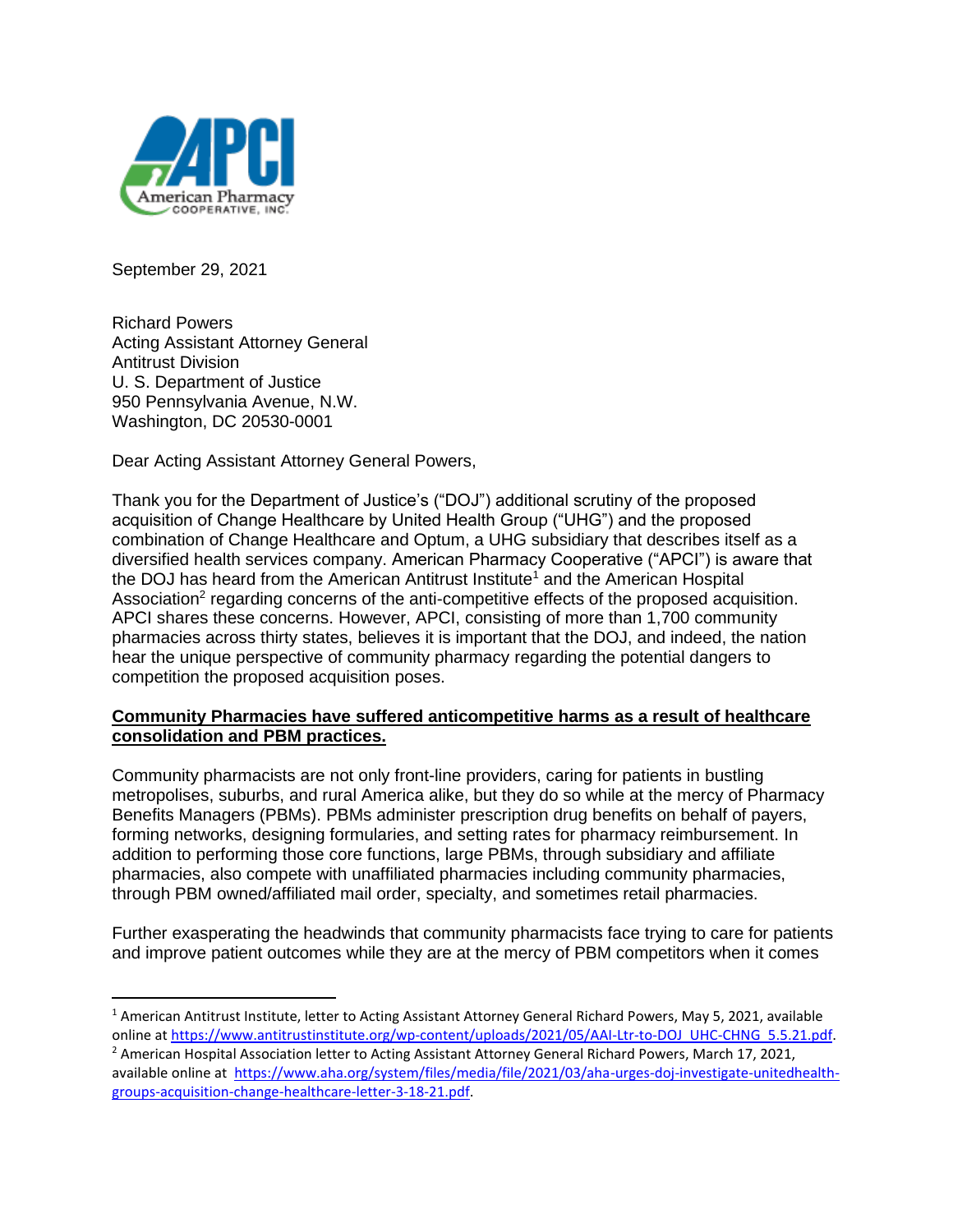Acting Assistant Attorney General Powers September 29, 2021 Page **2** of **10**

to network access and prescription drug reimbursement, is the fact that pharmacy benefits management is a deeply consolidated industry.

More specifically, approximately 77% of the prescription drugs administered in this country are administered by the three largest PBMs, one of which is Optum.<sup>3</sup> Simply put, the largest PBMs are directly, or through their parent companies, amongst the largest companies in the world and there have been several acquisitions in the PBM industry that have resulted in significant consolidation.<sup>4</sup>

Community pharmacy has seen and felt firsthand the anticompetitive effects of industry consolidation and vertical integration in the prescription drug market and those effects include inefficiency, poorer patient outcomes, and increased prices by way of arcane trade secreted reimbursement methodologies, restrictive rebate practices that do not pass savings back to patients at the drug counter and exclude medications from formularies, and patient steering to PBM owned/affiliated pharmacies.

While community pharmacy has long been one of the few voices on this issue, that is beginning to change and even the FTC seems to acknowledge that consolidation and vertical integration has empowered PBMs to engage in anticompetitive practices:

The FTC and Congress must take concrete steps to address the conflicts of interests embedded in the structure of the PBM industry. In addition to problematic rebating practices, we must also examine whether PBMs are engaged in coercive practices that harm patients, independent pharmacists, and public health. In addition to legislative efforts, it will be critical for the FTC to rethink its approach of bringing individual enforcement actions, since this strategy is unlikely to combat these problems in a timely fashion.<sup>5</sup>

As more fully elaborated below, APCI is deeply concerned that allowing the proposed acquisition of Change Healthcare is likely to create more conflicts of interest, reduce competition, and lead to greater inefficiencies in an already inefficient and flawed system.

[https://cvshealth.com/news-and-insights/press-releases/cvs-health-completes-acquisition-of-aetna-marking-the](https://cvshealth.com/news-and-insights/press-releases/cvs-health-completes-acquisition-of-aetna-marking-the-start-of)[start-of;](https://cvshealth.com/news-and-insights/press-releases/cvs-health-completes-acquisition-of-aetna-marking-the-start-of) See also Cigna, December 1, 2018, Cigna completes combination with Express Scripts . . . [Press release], available online athttps://newsroom.cigna.com/Cigna-Completes-Combination-with-Express-Scripts-Establishinga-Blueprint-to-Transform-the-Health-Care-System.

<sup>&</sup>lt;sup>3</sup> Adam J. Fein, Ph. D., "The Top Pharmacy Benefit Managers of 2020: Vertical Integration Drives Consolidation," Drug Channels, April 6, 2021, available online at [https://www.drugchannels.net/2021/04/the-top-pharmacy](https://www.drugchannels.net/2021/04/the-top-pharmacy-benefit-managers-pbms.html)[benefit-managers-pbms.html.](https://www.drugchannels.net/2021/04/the-top-pharmacy-benefit-managers-pbms.html)

<sup>&</sup>lt;sup>4</sup> See 2021 Fortune 500 list available online at *[https://fortune.com/fortune500/;](https://fortune.com/fortune500/)* See also CVS Health, November 28, 2018, CVS Health Completes Acquisition of Aetna . . . [Press release], available online at

<sup>&</sup>lt;sup>5</sup> Statement of Commissioner Rohit Chopra Regarding the Commission's Report on Pharmacy Benefit Manager Rebate Walls, May 28, 2021, available online at

[https://www.ftc.gov/system/files/documents/public\\_statements/1590528/statement\\_of\\_commissioner\\_rohit\\_ch](https://www.ftc.gov/system/files/documents/public_statements/1590528/statement_of_commissioner_rohit_chopra_regarding_the_commissions_report_on_pharmacy_benefit_manager.pdf) opra regarding the commissions report on pharmacy benefit manager.pdf.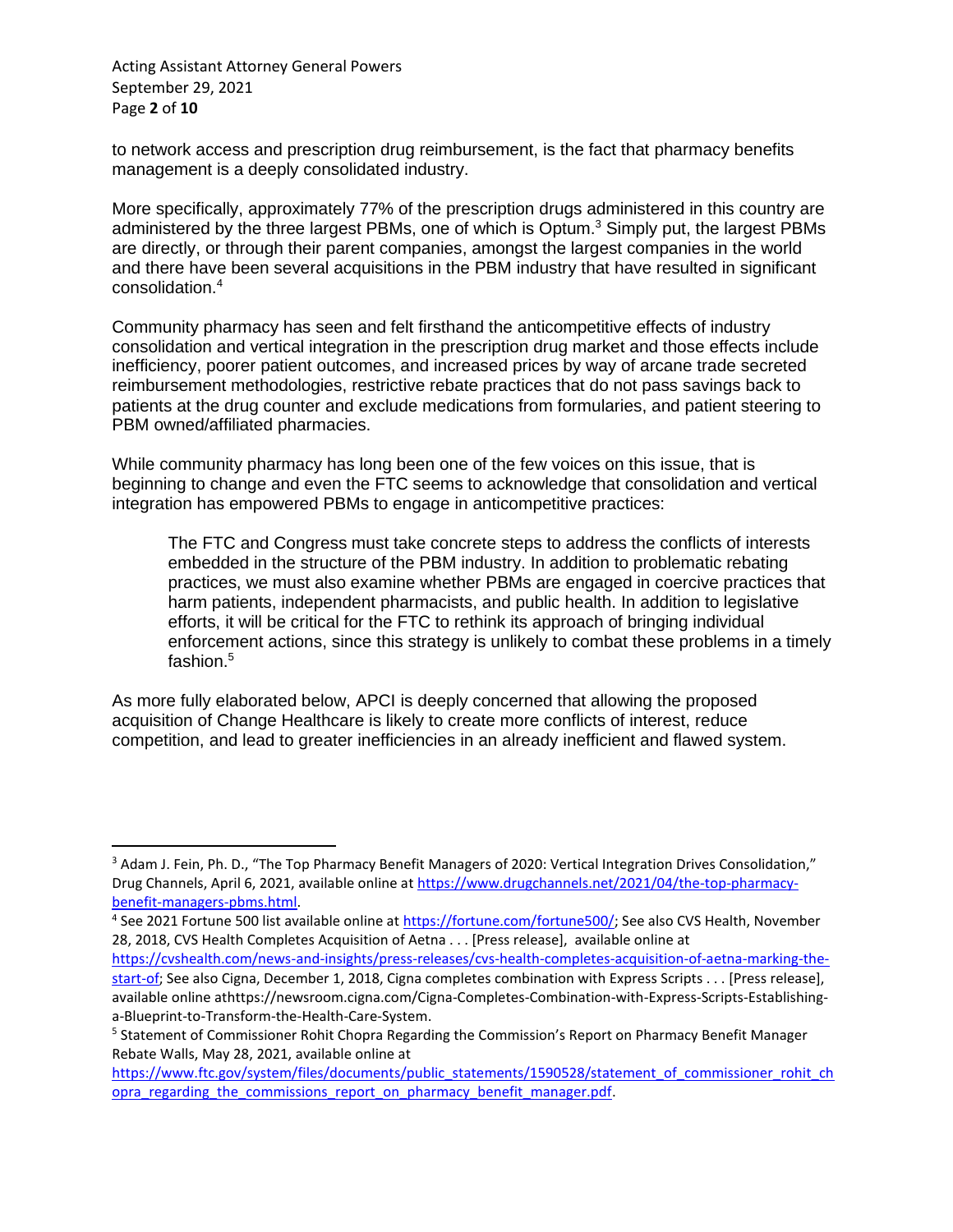### **The proposed acquisition of Change Healthcare raises horizontal anti-competitive concerns as it will eliminate direct competition between Optum and Change Healthcare.**

Change Healthcare is an independent healthcare technology company offering a suite of software and analytics, technology enabled services and network solutions that it maintains enhances clinical decision making, simplifies billing, collection, and payment processes, and enables a better patient experience.<sup>6</sup>

While Change Healthcare is independent, i.e. not owned by an insurer, managed care company, PBM, or provider, it is no small player in its field. Indeed, it is massive, with its Intelligent Healthcare Network having facilitated over 15 billion transactions and approximately \$1.5 trillion in adjudicated claims in the 2020 fiscal year alone.<sup>7</sup> Put another way, Change Healthcare has facilitated over one-third of all U.S. healthcare expenditures with its customer base including:

- 2,400 government and payer connections;
- 1,000,000 physicians;
- 125,000 dentists;
- 39,000 pharmacies;
- 6,000 hospitals; and
- 700 laboratories.<sup>8</sup>

UHG describes Optum as a technology-enabled health services company who, like Change Healthcare, serves providers including physicians, pharmacies, hospitals, and other healthcare facilities.<sup>9</sup>

Like Change Healthcare, Optum serves commercial payers including employers and health plans, as well as governmental payers such as state, federal, and municipal agencies.<sup>10</sup> Optum operates three business segments:

- OptumHealth (care delivery, care management, wellness and consumer engagement, and health financial services);
- OptumInsight (data analytics, research, consulting, technology and managed services solutions); and
- OptumRx (array of pharmacy care services including pharmacy benefits management services and the operation of specialty and mail order pharmacies).<sup>11</sup>

As more fully elaborated below, because Optum and Change Healthcare are both major players in the healthcare technology fields, APCI believes the proposed acquisition of Change

[https://www.unitedhealthgroup.com/viewer.html?file=/content/dam/UHG/PDF/investors/2020/UNH-Form-10-](https://www.unitedhealthgroup.com/viewer.html?file=/content/dam/UHG/PDF/investors/2020/UNH-Form-10-K.pdf) [K.pdf](https://www.unitedhealthgroup.com/viewer.html?file=/content/dam/UHG/PDF/investors/2020/UNH-Form-10-K.pdf)

<sup>6</sup> Change Healthcare, Inc., Annual Report and Form 10k 2020, p. 1, available online at [https://www.annualreports.com/Company/change-healthcare-inc.](https://www.annualreports.com/Company/change-healthcare-inc) 

 $^7$  Id.

 $^8$  Id.

<sup>9</sup>UHG, Form 10k 2020, p. 2, available online at

 $10$  Id.

 $11$  Id.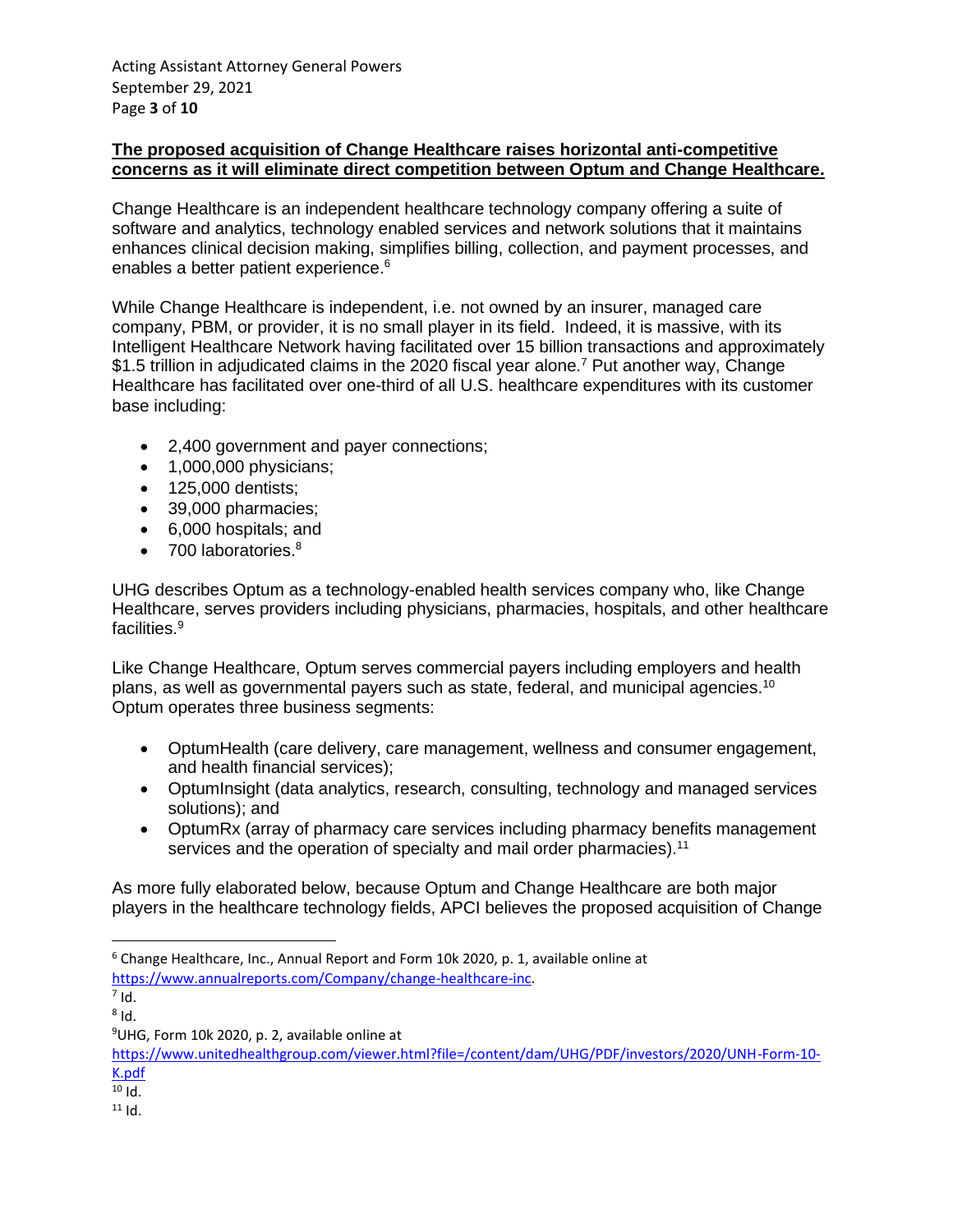Acting Assistant Attorney General Powers September 29, 2021 Page **4** of **10**

Healthcare will result in the removal of direct competition and is likely to have anti-competitive effects.

The proposed acquisition of Change Healthcare would directly result in the loss of competition and increased market concentration.

For horizontal merger analysis purposes, Change Healthcare and OptumInsight are not only major players in the analytics and technology services market, but they are also competitors. As noted above, both are healthcare technology companies servicing clients in many of the same market channels including healthcare providers, hospitals, commercial payers, and governmental payers.

A review of their respective filings and websites reflects a redundancy of services including but not limited to revenue cycle management, payment accuracy, healthcare data and analytics, provider payment services, value-based care, provider network management, and pharmacy solutions.<sup>12</sup>

Because of the redundancy of markets and services combined with the sheer number of healthcare transactions the respective companies touch, the proposed acquisition will reduce substantial head-to-head competition, result in significant consolidation in the healthcare technology market and as such the potential adverse effects resulting directly from the loss of competition deserves scrutiny.<sup>13</sup>

The proposed acquisition of Change Healthcare is likely to lessen competition by eliminating an independent maverick firm that plays a disruptive role in the market.

Change Healthcare is an independent maverick firm and the proposed acquisition by UHG would compromise its independence and likely harm competition via eliminating a "maverick firm," and market disruptor.

Specifically, Change Healthcare, in its filings, has made a point to note that it is a "independent," healthcare technology company.<sup>14</sup> This independence comes from it not being owned by a payer or provider.

<sup>12</sup>[https://www.changehealthcare.com/;](https://www.changehealthcare.com/)see also [https://www.optum360.com/solutions/coding-and](https://www.optum360.com/solutions/coding-and-documentation/codebooks-and-training/chargemaster-solutions-demo.html)[documentation/codebooks-and-training/chargemaster-solutions-demo.html;](https://www.optum360.com/solutions/coding-and-documentation/codebooks-and-training/chargemaster-solutions-demo.html) see also [https://www.optum.com/business/solutions/health-plans/claims-payment-accuracy.html;](https://www.optum.com/business/solutions/health-plans/claims-payment-accuracy.html) see also [https://www.optum.com/business/resources/analytics-and-healthcare.html;](https://www.optum.com/business/resources/analytics-and-healthcare.html) see also [https://myservices.optumhealthpaymentservices.com/registrationSignIn.do;](https://myservices.optumhealthpaymentservices.com/registrationSignIn.do) see also

[https://www.optum.com/business/resources/advisory-insights/thinking-value-based.html;](https://www.optum.com/business/resources/advisory-insights/thinking-value-based.html) see also [https://professionals.optumrx.com/services/pbm.html.](https://professionals.optumrx.com/services/pbm.html)

<sup>&</sup>lt;sup>13</sup> Change Healthcare's solutions revenue was \$1.89 billion for the last reportable fiscal year while OptumInsight's revenue for 2020 was \$10.8 billion. See Change Healthcare, Inc., Form 10k 2020, p. 72, available online at [https://ir.changehealthcare.com/node/8066/html;](https://ir.changehealthcare.com/node/8066/html) See also UHG, Form 10k 2020, p. 38, available online at [https://www.unitedhealthgroup.com/viewer.html?file=/content/dam/UHG/PDF/investors/2020/UNH-Form-10-](https://www.unitedhealthgroup.com/viewer.html?file=/content/dam/UHG/PDF/investors/2020/UNH-Form-10-K.pdf) [K.pdf.](https://www.unitedhealthgroup.com/viewer.html?file=/content/dam/UHG/PDF/investors/2020/UNH-Form-10-K.pdf) 

<sup>&</sup>lt;sup>14</sup> Change Healthcare, Inc., Form 10k 2020, p. 69 and 98, available online at [https://ir.changehealthcare.com/node/8066/html.](https://ir.changehealthcare.com/node/8066/html)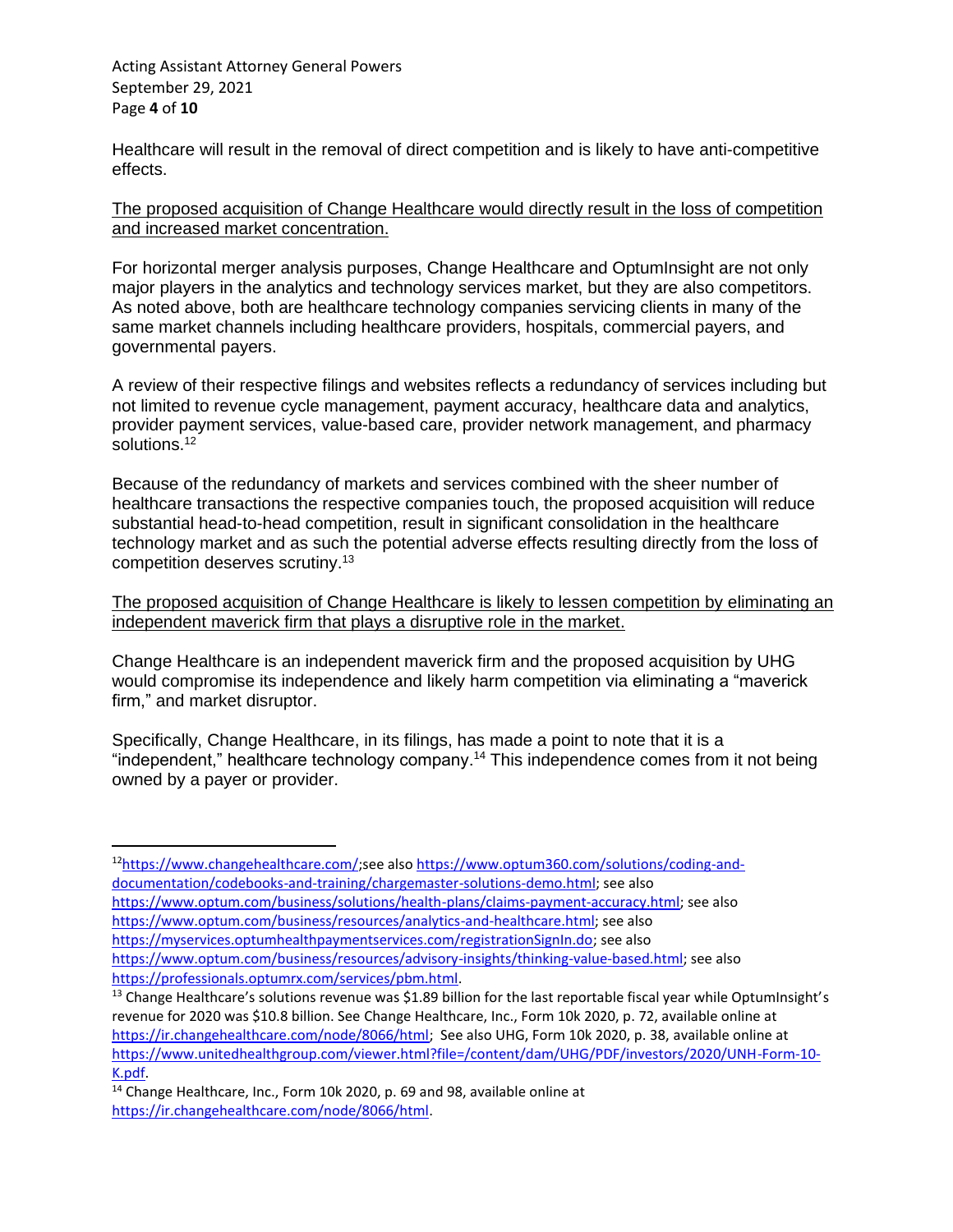Acting Assistant Attorney General Powers September 29, 2021 Page **5** of **10**

Its independence is, according to Change Healthcare's own admission, central to its ability to compete:

[Change Healthcare] competes on the basis of . . . *the alignment it has with its customers due to not being owned by a payer or provider organization* . . . (emphasis added).<sup>15</sup>

In an industry as consolidated and vertically integrated as the healthcare industry is, independence of a company performing the breadth of services Change Healthcare performs goes beyond mere "alignment," and becomes a central selling point. The implications of its loss of independence should it be acquired by UHG will likely not be lost upon Change Healthcare's clientele. Its independence goes well beyond mere alignment with customers, and as Change Healthcare itself has acknowledged:

We may not be able to retain current customers or attract new customers depending on their view of the UHG Transaction. For example, historically, *we believe that certain*  customers have chosen us as their service provider in part due to our independent status. If customers no longer view us as an independent service provider, they may choose a different provider.<sup>16</sup>

Indeed, to the extent Change Healthcare is or may in the future provide oversight functions in a market in which UHG or Optum performs services such as pharmacy benefits management or managed care, its acquisition by UHG may compromise not only Change Healthcare's independence but also the very value it brings to many of its customers and to the market itself.

While Change Health's independence is enough to make it a disruptor in this highly consolidated market, Change Healthcare's track record and commitment to innovation solidifies its status as a disruptor. Examples of development of Change Healthcare products and services include Vaccinate Record (offering digital access to vaccine records from pharmacies), InterQual AutoReview, Connected Consumer Health Suite, and Telehealth Medical Eligibility and Claims Management.<sup>17</sup>

Considering Change Healthcare's independence and commitment to innovation, the proposed acquisition involves the likely loss of competition vis a vie the loss of a "independent," competitor who is not owned by a payer or provider organization as well as an established innovator in its industry.

<sup>&</sup>lt;sup>15</sup> Change Healthcare, Inc., Annual Report and Form 10k 2020, p. 21, available online at <https://www.annualreports.com/Company/change-healthcare-inc> (note this quote does not appear in the 10k

filed with the SEC but does in the "2020 Annual Report and Form 10k). <sup>16</sup> Change Healthcare, Inc., Form 10k 2020, p. 28, available online at [https://ir.changehealthcare.com/node/8066/html.](https://ir.changehealthcare.com/node/8066/html)

 $17$  Id. at p. 7.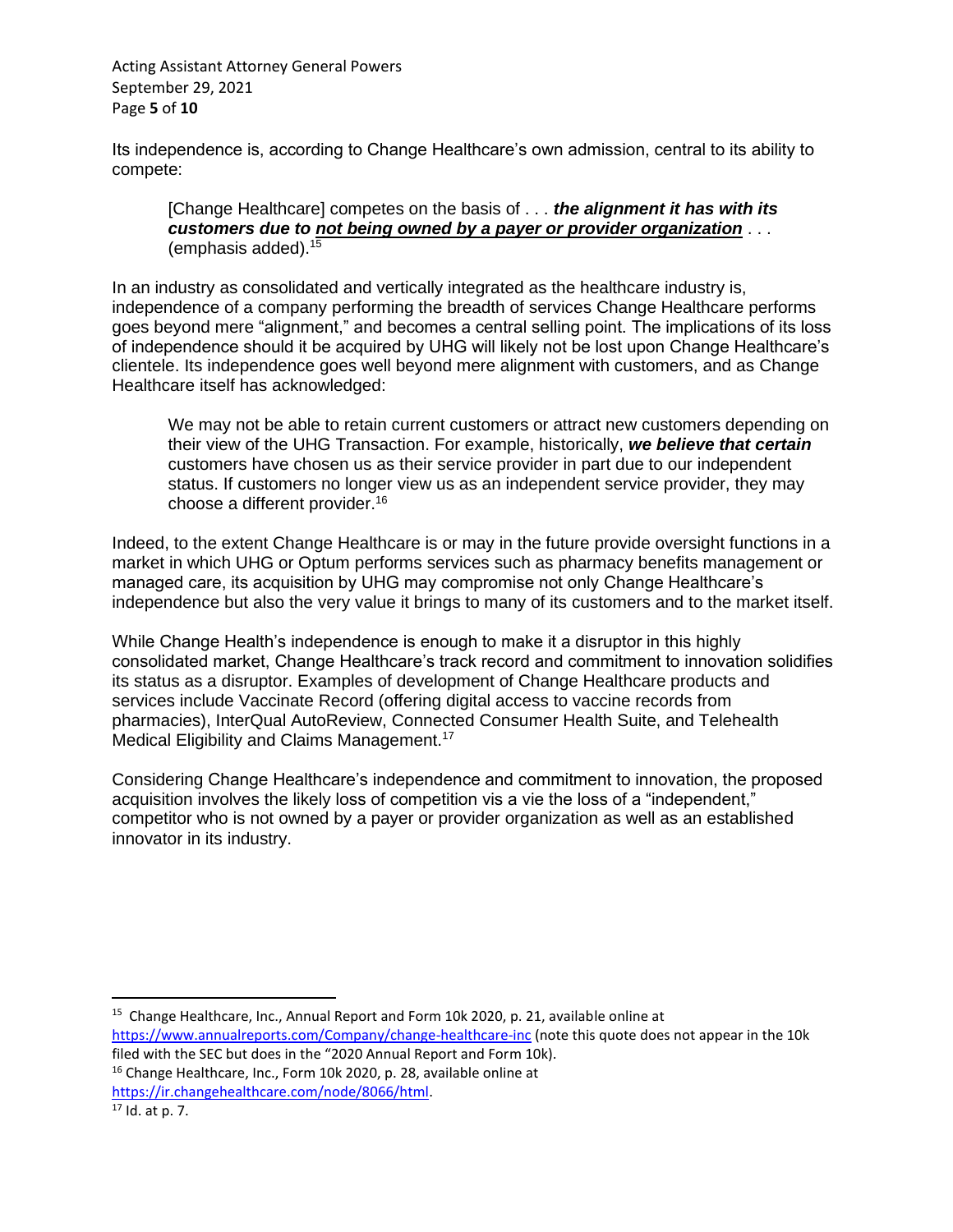## **The proposed acquisition of Change Healthcare raises anti-competitive concerns in light of UHG's vertical integration.**

As noted above, from a horizontal integration perspective, the acquisition of Change Healthcare is troubling and worthy of scrutiny for anticompetitive effects. However, APCI urges the DOJ not to assess this acquisition based on its horizontal integration alone. APCI believes the potential anticompetitive implications to the acquisition are potentially more far reaching because of UHG's vertical integration.

The scope of UHG's vertical integration is vast. It provides, directly or through affiliates, health benefit plans, managed care services, healthcare technology services, health and wellness care services, and pharmacy benefit management services. <sup>18</sup>As more fully elaborated below, because of UHG's vertical integration, the acquisition of Change Healthcare raises significant anti-competitive concerns.

The proposed acquisition would have the effect of removing an independent healthcare technology company from the market and likely lead to inefficiencies across impacted market channels.

In 2019, UHG and Optum processed nearly a trillion dollars in gross billed charges and managed more than \$250 billion in aggregate healthcare spending on behalf of customers and consumers.<sup>19</sup> In pharmacy alone, Optum managed \$105 billion in pharmacy spending including \$40 billion in specialty spending.<sup>20</sup>

With the sheer number of claims UHG and its subsidiaries and affiliates touch, whether submitting claims, reviewing claims, processing claims, or reimbursing claims, along with instances where UHG directly or through a subsidiary or affiliate may be both submitting claims and paying those very claims, the acquisition of Change Healthcare would eliminate the potential for it to provide independent services in connection with UHG business such as services and solutions dealing with billing, payment accuracy, revenue integrity, etc.

As Change Healthcare emphasized, part of its value to customers, includes "*the alignment it has with its customers due to not being owned by a payer or provider organization (*emphasis added*)."*<sup>21</sup> Should the acquisition of Change Healthcare be consummated any alignment on the basis of independence likely away for clients and prospective clients not affiliated with UHG any work performed by Change Healthcare on the nearly trillion dollars in UHG's gross billed charges potentially becomes self-interested.

The implications may be particularly acute in cases where Change Healthcare has or may in the future provide oversight responsibilities in markets in which UHG operates such as a commercial or governmental managed care plan.

<sup>18</sup> UHG, Form 10k 2020, p. 1-5, available online at

[https://www.unitedhealthgroup.com/viewer.html?file=/content/dam/UHG/PDF/investors/2020/UNH-Form-10-](https://www.unitedhealthgroup.com/viewer.html?file=/content/dam/UHG/PDF/investors/2020/UNH-Form-10-K.pdf) [K.pdf.](https://www.unitedhealthgroup.com/viewer.html?file=/content/dam/UHG/PDF/investors/2020/UNH-Form-10-K.pdf)

<sup>19</sup> Id. p. 1.

 $20$  Id., p. 9.

 $21$  Change Healthcare, Inc., Annual Report and Form 10k 2020, p. 21, available online at <https://www.annualreports.com/Company/change-healthcare-inc> (note this quote does not appear in the 10k filed with the SEC but does in the "2020 Annual Report and Form 10k).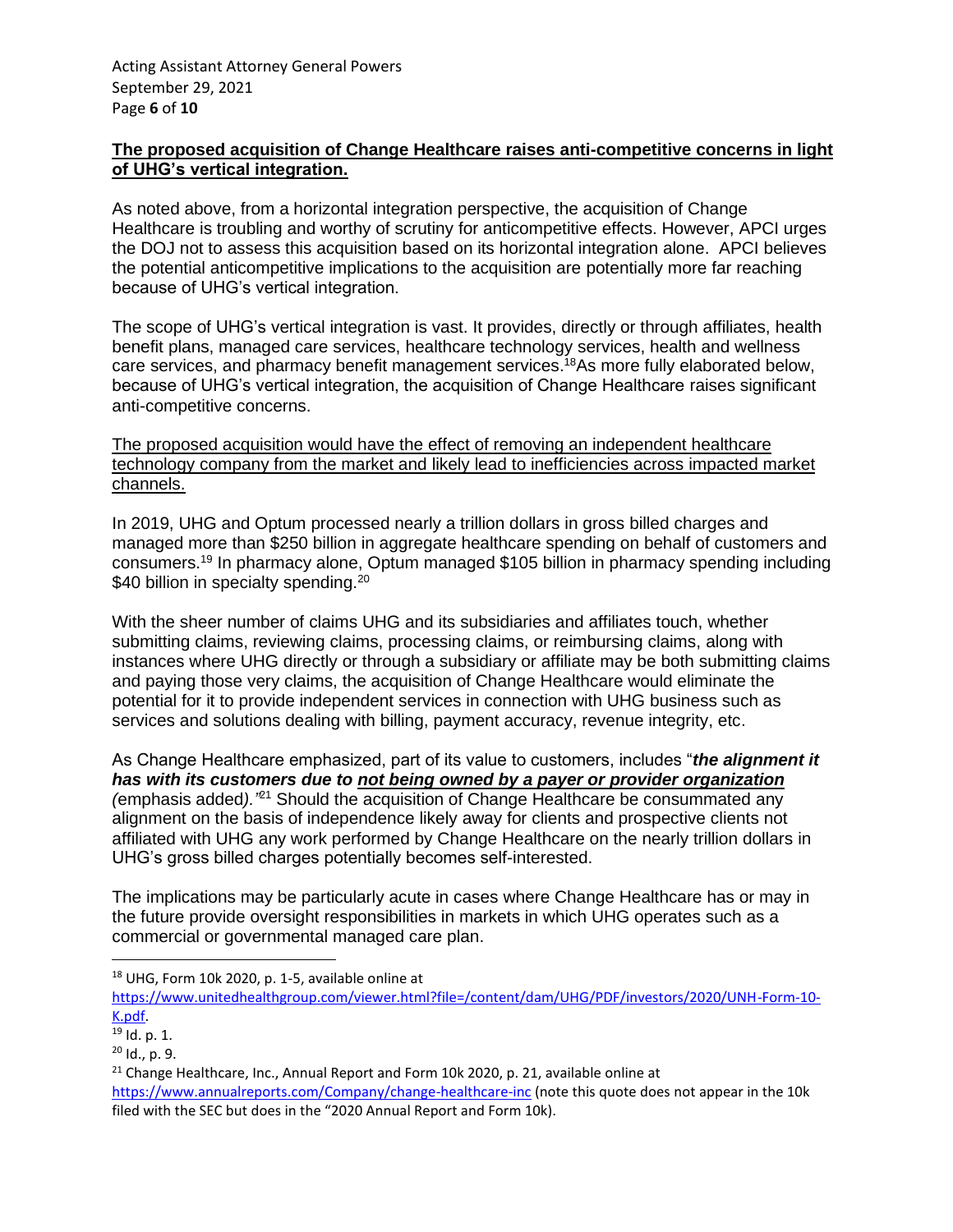Acting Assistant Attorney General Powers September 29, 2021 Page **7** of **10**

In pharmacy alone, Optum practices such as spread pricing in Ohio have called into question its value in reducing the costs of prescription drugs.<sup>22</sup> While the foregoing example does not involve Change Healthcare, it is illustrative of the need for independent healthcare technology to work to increase efficiencies and reduce overall healthcare spend.

Because of UHG's vast vertical interests in the healthcare market, APCI is concerned its acquisition of Change Healthcare would likely have the effect of removing an independent healthcare technology firm from the market with the capability to provide independent products and services in connection with claims involving UHG and lead to inefficiencies in healthcare market channels.

The proposed acquisition of Change Healthcare would provide UHG with a host of sensitive data of competitor payers and providers and could potentially be exploited for anti-competitive purposes.

With Change Healthcare's Intelligent Healthcare Network having facilitated over 15 billion transactions and approximately \$1.5 trillion in adjudicated claims in the 2020 fiscal year, combined with its client makeup which includes physicians, hospitals, pharmacies, and payers, the proposed acquisition would give UHG access to unprecedented data points, healthcare information, and reimbursement information of competitors across the healthcare payer and provider chain. It is hard to understate the scope of potential implications with regard to UHG's access to the foregoing information of its competitors and how access to this information may be used.

What we do know is that UHG's interests in the healthcare marketplace are vast and its various subsidiaries and affiliates do not operate in a bubble or a silo but, rather, provide services up and down market channels to affiliates. By way of example,

- Certain product offerings and care management and local care delivery services are sold to UHG by OptumHealth;
- Health information and technology solutions, consulting and other services are sold to UHG by OptumInsight;
- OptumRx provides pharmacy care services to UHG customers;
- OptumHealth had \$22.4 billion in sales to affiliated customers in 2020;
- OptumInsight had \$6.9 billion in sales to affiliated customers in 2020; and
- OptumRx had \$52.4 billion in sales to affiliated customers.<sup>23</sup>

In the pharmacy industry, large PBMs often engage in self-interested practices across market channels such as steering. By way of example, cancer patients are often denied the ability to obtain cancer medications from their oncologist and forced to obtain the medications through PBM affiliated mail order specialty pharmacies. Similarly, patients on medications to treat chronic diseases such as heart disease, high blood pressure, and diabetes are often denied

<sup>&</sup>lt;sup>22</sup> Lucas Sullivan and Catherine Candisky, "Ohio firing pharmacy middlemen that cost taxpayers millions", The Columbus Dispatch, 14 Aug. 2018, available online at [https://stories.usatodaynetwork.com/sideeffects/ohio-firing](https://stories.usatodaynetwork.com/sideeffects/ohio-firing-pharmacy-middlemen-cost-taxpayers-millions/)[pharmacy-middlemen-cost-taxpayers-millions/.](https://stories.usatodaynetwork.com/sideeffects/ohio-firing-pharmacy-middlemen-cost-taxpayers-millions/)

<sup>23</sup> UHG, Form 10k 2020, p. 82-83, available online at

[https://www.unitedhealthgroup.com/viewer.html?file=/content/dam/UHG/PDF/investors/2020/UNH-Form-10-](https://www.unitedhealthgroup.com/viewer.html?file=/content/dam/UHG/PDF/investors/2020/UNH-Form-10-K.pdf) [K.pdf.](https://www.unitedhealthgroup.com/viewer.html?file=/content/dam/UHG/PDF/investors/2020/UNH-Form-10-K.pdf)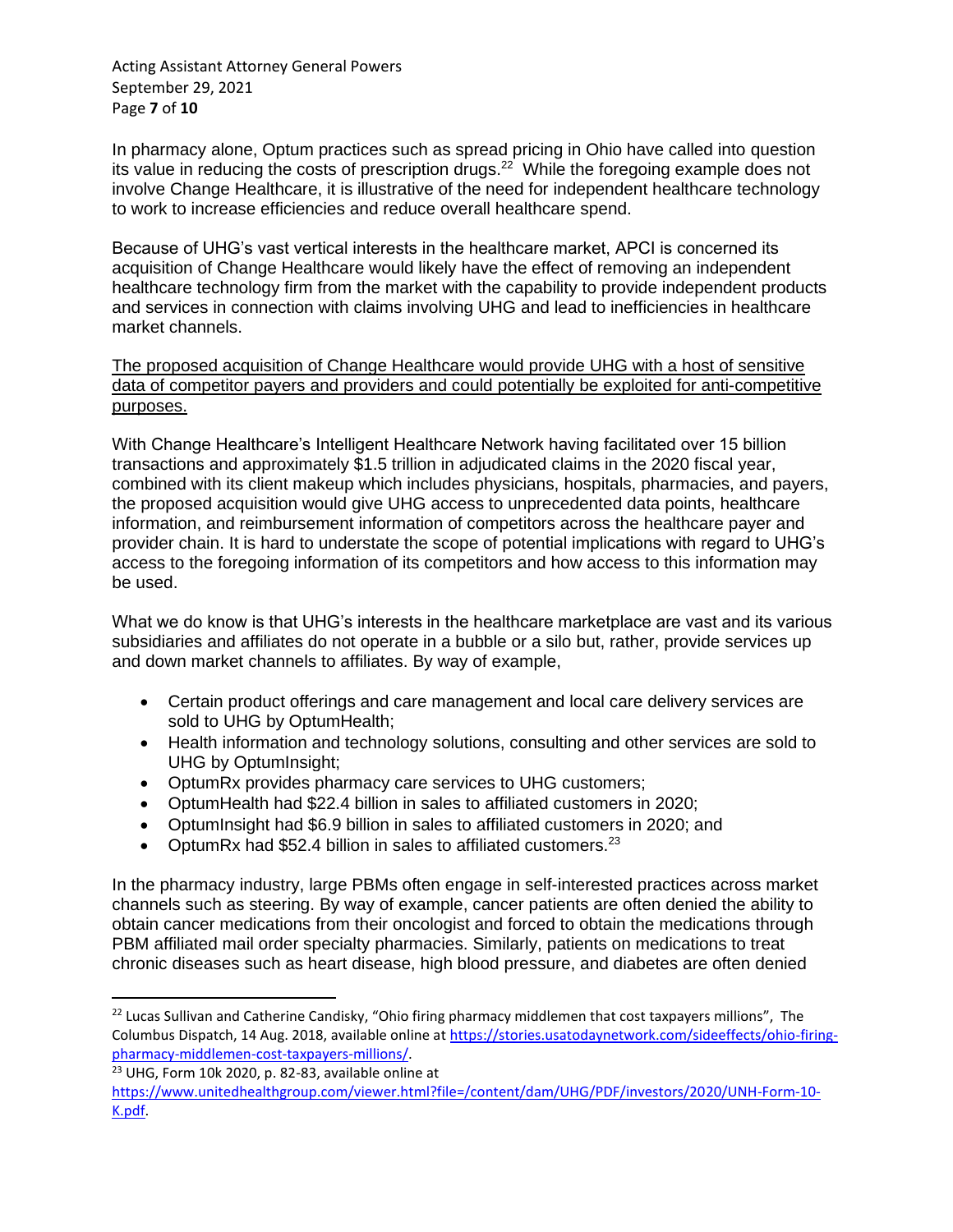Acting Assistant Attorney General Powers September 29, 2021 Page **8** of **10**

.

the ability to fill these prescriptions at their community pharmacy of choice and forced to obtain their medications from PBM affiliated mail order pharmacies. These practices can disrupt a patient's continuum of care, delay care, and result in reduced quality of care and poorer healthcare outcomes.

PBMs are able to engage in these practices as they are often the ones designing and implementing plans and the ones administering the prescription drug benefits. This is just one example of how a large insurer or PBM may utilize its vertically integrated position to make decisions that fragment and delay care but improve PBM bottom lines.

Self-interested PBM practices in connection with rebates also can have anti-competitive effects including unavailability of important medications as noted by FTC Commissioner Chopra:

Drug manufacturers pay large "rebates" to PBMs to ensure they get prominent placement on the formulary. Manufacturers may offer larger rebates – sometimes up to 50 percent of a drug's list price – conditioned on giving their product preferred status over a competing one, or for achieving a market share requirement. This creates a "wall" around their lucrative products in ways that can squelch out competitors. Third party payers will not turn to rival drugs in this situation, because they cannot afford to pay the full list price when the drug manufacturer stops paying the rebate.<sup>24</sup>

Also, because of the opaque system designed by PBMs, there are times when rebates, discounts, and price concessions are not passed along to payors and patients. Finally, these rebate practices can have the effect of driving up prices of drugs, including drugs that have been on the market for long periods of time.<sup>25</sup>

Access to competitor data held by Change Healthcare could be utilized by UHG to engage in self-dealing practices such as patient steering to UHG/Optum affiliated pharmacies. Potential self-interested transactions arising from the acquisition of Change Healthcare are not limited to the pharmacy realm. Reimbursement data could potentially be used by UHG in connection with potential acquisitions of providers and to attain information on competitor reimbursements.

In light of the foregoing, APCI respectfully requests that the DOJ scrutinize any self-dealing practices by UHG, its subsidiaries, and its affiliates including patient steering and data mining. In addition, scrutiny of UHG competitor payer and provider data in Change Health's possession and moving through its channels should also be scrutinized to assess potential ramifications of UHG's possession of such information.

<sup>&</sup>lt;sup>24</sup> Statement of Commissioner Rohit Chopra Regarding the Commission's Report on Pharmacy Benefit Manager Rebate Walls, May 28, 2021, available online at

[https://www.ftc.gov/system/files/documents/public\\_statements/1590528/statement\\_of\\_commissioner\\_rohit\\_ch](https://www.ftc.gov/system/files/documents/public_statements/1590528/statement_of_commissioner_rohit_chopra_regarding_the_commissions_report_on_pharmacy_benefit_manager.pdf) opra regarding the commissions report on pharmacy benefit manager.pdf.

<sup>&</sup>lt;sup>25</sup> U.S. Senate Finance Committee, Insulin: Examining the Factors Driving Rising Costs of a Century Old Drug, Staff Report, available online at [https://www.finance.senate.gov/imo/media/doc/Grassley-](https://www.finance.senate.gov/imo/media/doc/Grassley-Wyden%20Insulin%20Report%20(FINAL%201).pdf)[Wyden%20Insulin%20Report%20\(FINAL%201\).pdf.](https://www.finance.senate.gov/imo/media/doc/Grassley-Wyden%20Insulin%20Report%20(FINAL%201).pdf)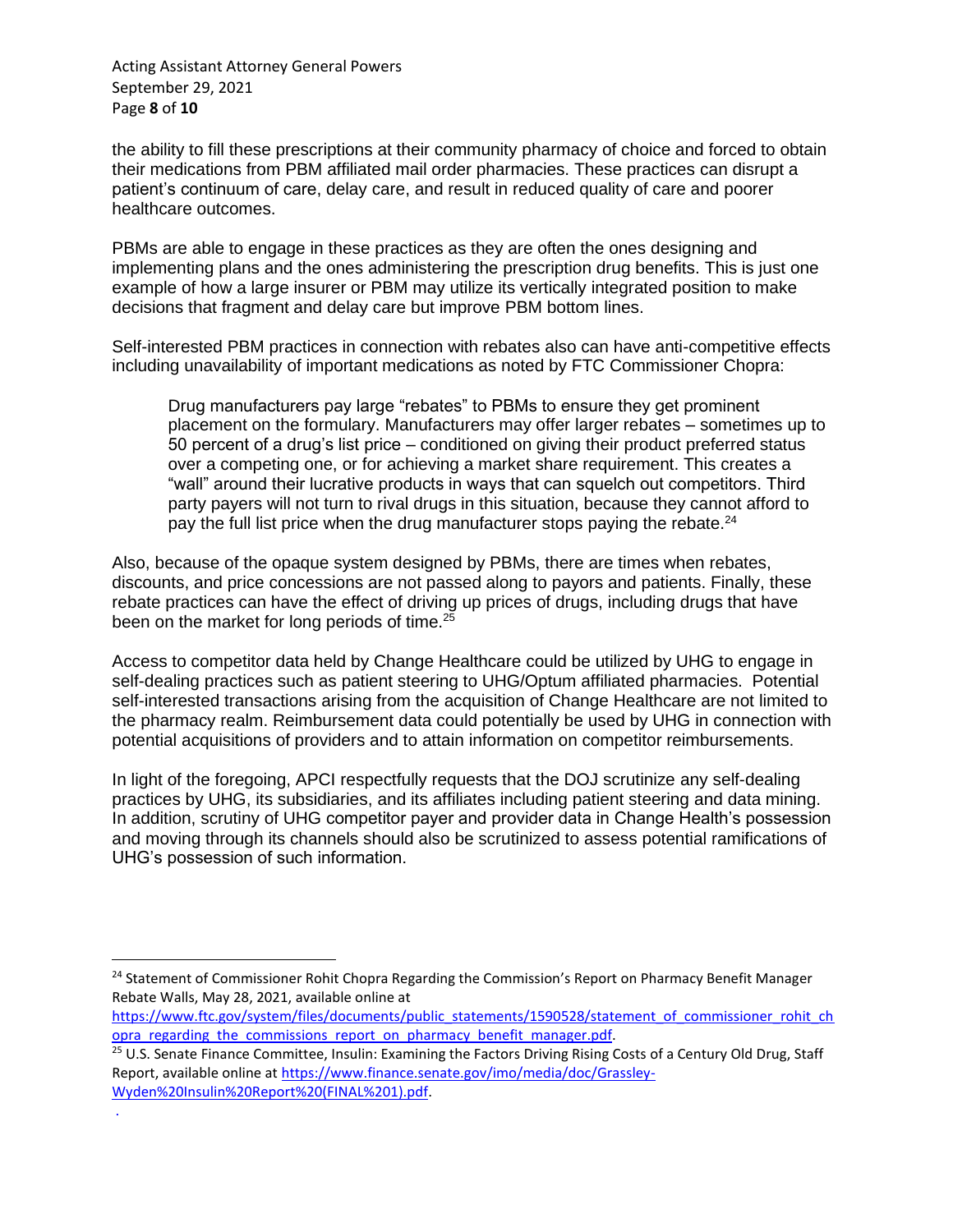Acting Assistant Attorney General Powers September 29, 2021 Page **9** of **10**

### Recent mergers in the healthcare space have resulted in anti-competitive effects and have not led to increased efficiencies

As noted by FTC Commissioner Choprain, there "is no instance where the FTC has filed a lawsuit in federal court to block a merger of pharmaceutical companies [and] the FTC has largely stood by as the [PBM] industry consolidated into three main giants  $\ldots$ <sup>"26</sup>

This consolidation has not resulted in increased efficiencies, but rather, "drug prices are out of control," and there is a need for "[T]he FTC and Congress [to] take concrete steps to address the conflicts of interest embedded in the structure of the PBM industry."<sup>27</sup>

UHG is one of the highest ranked companies on the Fortune 500 list, one of the largest employers of physicians across the country while Optum is a major player in the industries of care delivery, data analytics, and pharmacy benefits management.<sup>28</sup> If it cannot achieve efficiencies at this size and scale, then it is hard to fathom the acquisition of Change Healthcare increasing efficiencies either. Rather, its acquisition serves to eliminate an OptumInsights competitor and as with several other vertical mergers in the healthcare space, likely to increase self-dealing in various market channels.

## **Conclusion**

Community Pharmacy has vast experience in operating in an anti-competitive climate as a result of massive consolidation of insurers and PBMs as well as vertical integration of these entities with their affiliated specialty and mail order pharmacies. These vertically integrated companies have often leveraged their integration to maximize their profits at the expense of competition and patient choice.

APCI has deep concerns that UHG's acquisition of Change Healthcare will harm competition directly from a vertical integration perspective and will be leveraged by UHG to give its vertically integrated subsidiaries and affiliates a competitive advantage at the expense of provider and payer competitors as well as patients. APCI is also concerned the acquisition may potentially compromise the independence and integrity of services performed by Change Healthcare on behalf of commercial and governmental clients including those for whom UHG provides services.

<sup>&</sup>lt;sup>26</sup> Statement of Commissioner Rohit Chopra Regarding the Commission's Report on Pharmacy Benefit Manager Rebate Walls, May 28, 2021, available online at

[https://www.ftc.gov/system/files/documents/public\\_statements/1590528/statement\\_of\\_commissioner\\_rohit\\_ch](https://www.ftc.gov/system/files/documents/public_statements/1590528/statement_of_commissioner_rohit_chopra_regarding_the_commissions_report_on_pharmacy_benefit_manager.pdf) opra regarding the commissions report on pharmacy benefit manager.pdf.  $27$  Id.

<sup>&</sup>lt;sup>28</sup> See 2021 Fortune 500 list available online at <https://fortune.com/fortune500/>; see also John Tozzi, "United Health Chases 10,0000 More Doctors for Biggest U.S. Network," Bloomberg, 5 Mar. 2021, available online at [https://www.bloomberg.com/news/articles/2021-03-05/unitedhealth-s-deal-machine-scoops-up-covid-hit-doctor](https://www.bloomberg.com/news/articles/2021-03-05/unitedhealth-s-deal-machine-scoops-up-covid-hit-doctor-groups)[groups.](https://www.bloomberg.com/news/articles/2021-03-05/unitedhealth-s-deal-machine-scoops-up-covid-hit-doctor-groups)